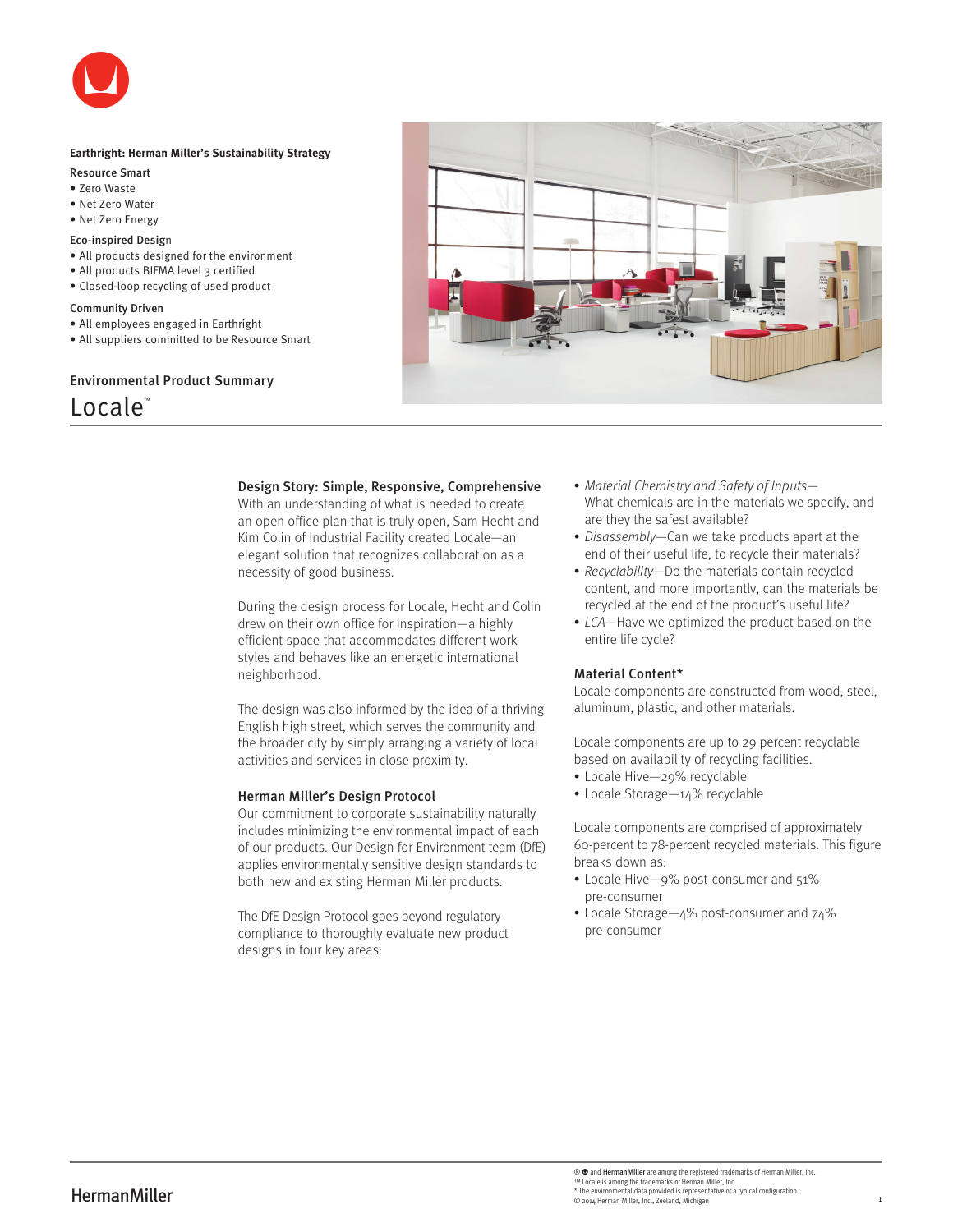

# Environmental Product Summary

# Locale™



Storage



- Steel components contain approximately 37 percent recycled content and are 100 percent recyclable.
- Wood, while not technically recyclable, can be cycled back to the natural environment, such as through composting. The wood content in our work surfaces and storage unit substrates is comprised of 100 percent reclaimed wood, as certified by the Composite Panel Associations EPP. This wood content is made primarily of sawdust generated by other wood process operations. Additionally, wood waste from our operations can be burned in our energy center, which generates steam that we use in our operations facilities.
- All veneers used are purchased from suppliers practicing responsible forestry techniques.
	- –Approximately 60 to 80 percent of veneers are derived from domestically grown woods, notably cherry.
	- –Responsibly harvested, rapidly renewable bamboo work surface veneer is also available.
	- –All veneers are adhered to the substrate with water-based glues to minimize air emissions.
- Plastic components are identified with an ASTM recycling code whenever possible, to aid in returning



these materials to the recycling stream.

- Returnable Packaging—Locale's packaging materials include corrugated cardboard and expanded polystyrene foam. These materials are part of a closed-loop recycling system, meaning they can be recycled repeatedly.
	- –Whenever possible, shipments between Herman Miller and its suppliers include the use of pallets and other returnable packaging to minimize waste.
	- –On large North American orders, disposable packaging can be replaced with reusable shipping blankets.
- Renewable Energy—Locale is manufactured in West Michigan using 100 percent renewable energy via renewable energy credits and a power purchase agreement.
- ISO—Locale is manufactured in West Michigan at an ISO 14001-certified site.
- Worker Health and Safety—Herman Miller strives to meet or exceed OSHA standards. Locale is manufactured at an OHSAS 18001-certified site.

 ${\bf Herm}^{\rm M}$  Locale is among the trademarks of Herman Miller, Inc.,<br> $\bullet$  The environmental data provided is representative of a typical configuration..<br>© 2014 Herman Miller, Inc., Zeeland, Michigan ® and Herman Miller are among the registered trademarks of Herman Miller, Inc.